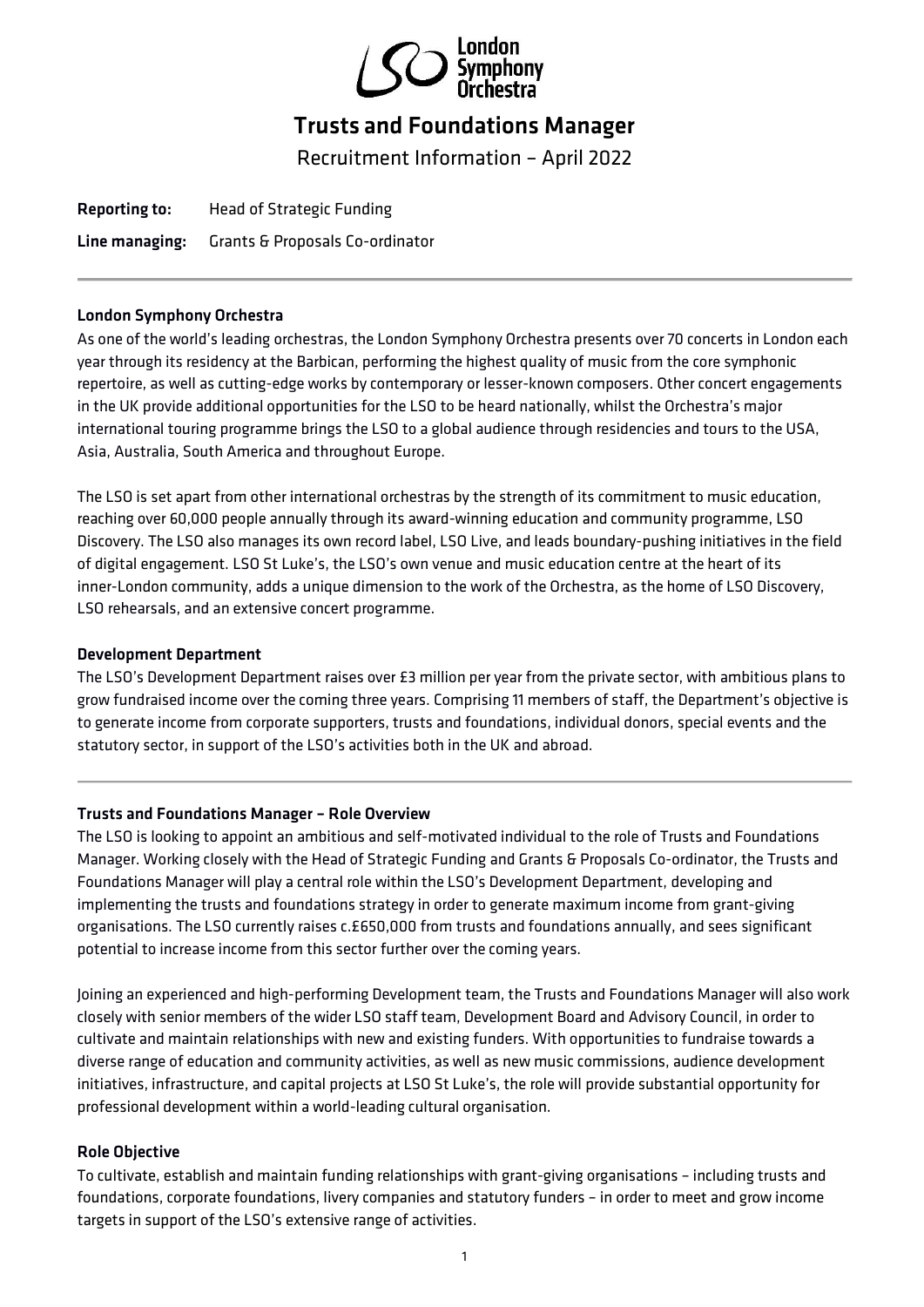# KEY DUTIES

# Fundraising

- Lead the application process for trusts and foundations, livery companies and some statutory organisations, working closely with colleagues across the organisation to collate all necessary information, and compiling final applications with detailed budgets and supporting material.
- Research and identify funding opportunities for revenue funding across all areas of the LSO's activity, with a particular focus on the work of LSO Discovery.
- In collaboration with the Head of LSO Discovery and Discovery Project Managers, develop programme ideas in line with funders' interests, and craft compelling proposals.
- Manage the trusts and foundations income stream with support from the Head of Strategic Funding and Grants & Proposals Co-ordinator, to achieve annual fundraising targets.

## Strategy and Stewardship

- Work closely with the Head of Strategic Funding to devise and implement the trusts and foundations strategy.
- Develop relationships of the highest quality with key representatives from funding bodies, utilising relevant LSO staff and Board members in this process where needed.
- Ensure that all required grant reporting is delivered to the highest standards, supporting the development of robust evaluation processes with colleagues where needed.
- Manage the involvement of trust and foundation supporters in supported projects, including organising projects visits, review meetings, and invitations to wider LSO activity.
- Contribute to the development of the wider Development strategy, and to the effective daily operations of the Development team.

#### Finance and Administration

- Monitor incoming grant payments with the Finance Department and relevant colleagues across the organisation.
- Work closely with Finance and project delivery colleagues to ensure that grants are spent in line with funding agreements.
- Manage the trusts and foundations finance tracking spreadsheet and ensure all communication with funders is recorded on the Raiser's Edge database.

#### Line Management

• Provide shared line management of the Grants & Proposals Co-ordinator (shared 50:50 with the LSO's Corporate Partnerships Manager), including setting key objectives, ensuring an appropriate workload, monitoring and managing performance, and identifying training and development opportunities.

#### General

- Stay informed of key developments within the sector by monitoring government and third-sector policies and relevant publications.
- Attend evening and occasional weekend concerts and events, as required within the nature of the post.
- Assist with other duties that may be reasonably required.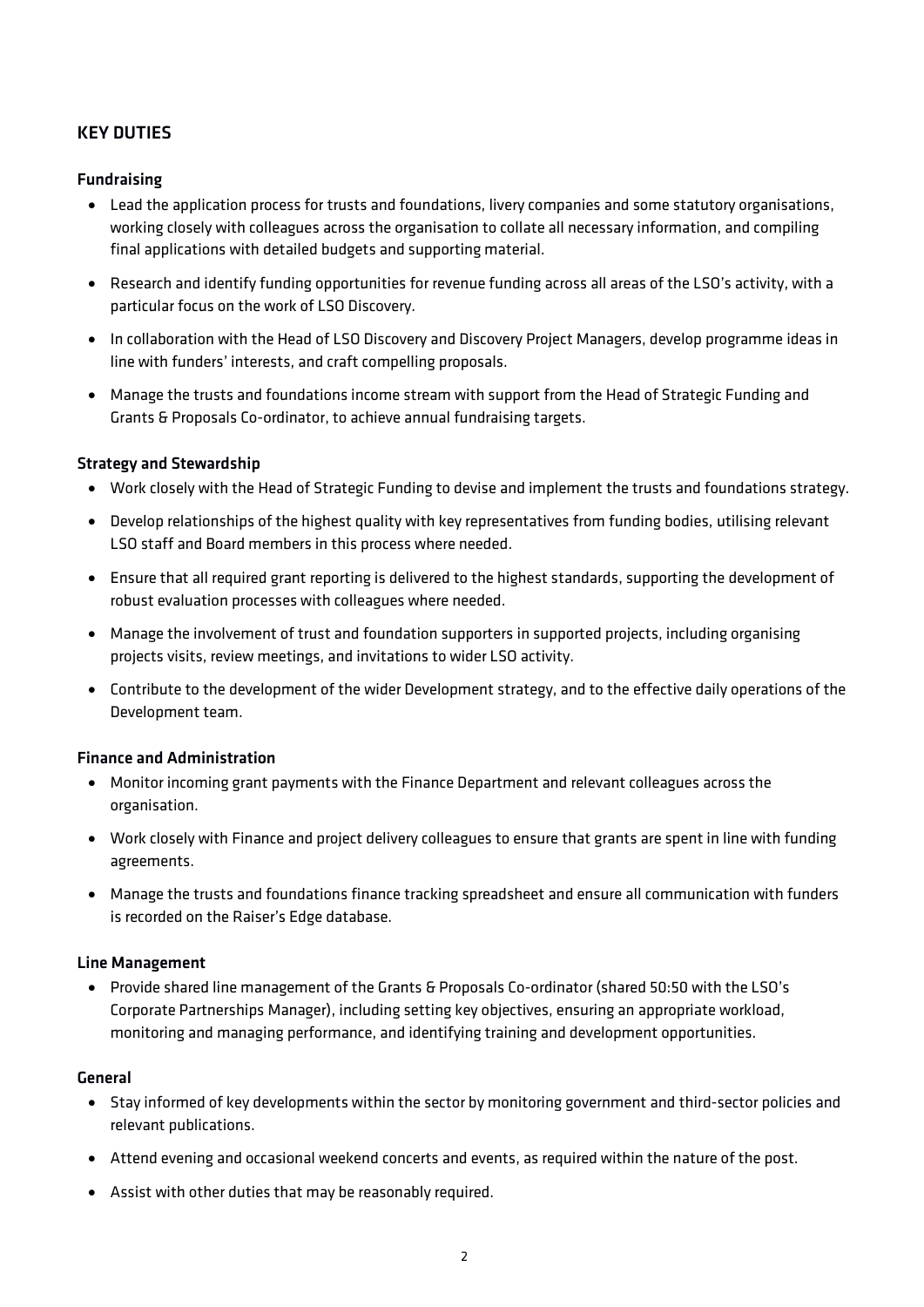# EXPERIENCE AND SKILLS REQUIRED

## Essential

- Exceptional writing and communication skills, with an ability to convey detailed information in a concise and compelling way.
- Experience in establishing and stewarding productive relationships with funders or other external stakeholders.
- Ability to work proactively and constructively with colleagues to develop high-quality proposals or other projects.
- Ability to act as an ambassador for the LSO amongst a range of high profile external contacts.
- Exceptional attention to detail and organisational skills.
- Ability to prioritise and meet regular deadlines whilst working under pressure.

#### Desirable

- Experience of developing compelling proposals and securing grants from trusts and foundations, or other funding organisations.
- Experience of devising and implementing a trust and foundations fundraising strategy.
- Experience of line managing another member of staff.
- Knowledge of and an interest in music education and classical music.

# TERMS AND CONDITIONS

- Salary Range: £28,000 £32,000 per annum
- Full-time permanent contract
- Normal working hours: 09:30-18:00, Monday-Friday, with additional hours as required for which time-offin-lieu is provided
- Notice period: 3 months
- Probationary period: 3 months
- 25 days annual leave plus bank holidays
- Interest-free loan for a season travel ticket
- Subsidised catering facilities provided by the Barbican Centre
- Membership of company pension scheme as follows:
	- o In line with auto-enrolment regulations during first year of service.
	- o 5% employer contributions and 2% employee contributions after 1 year's employment.
- Non-contributory private healthcare scheme\*
- Company income protection insurance.\*
- Cycle to work scheme

#### \*after completion of one year's employment